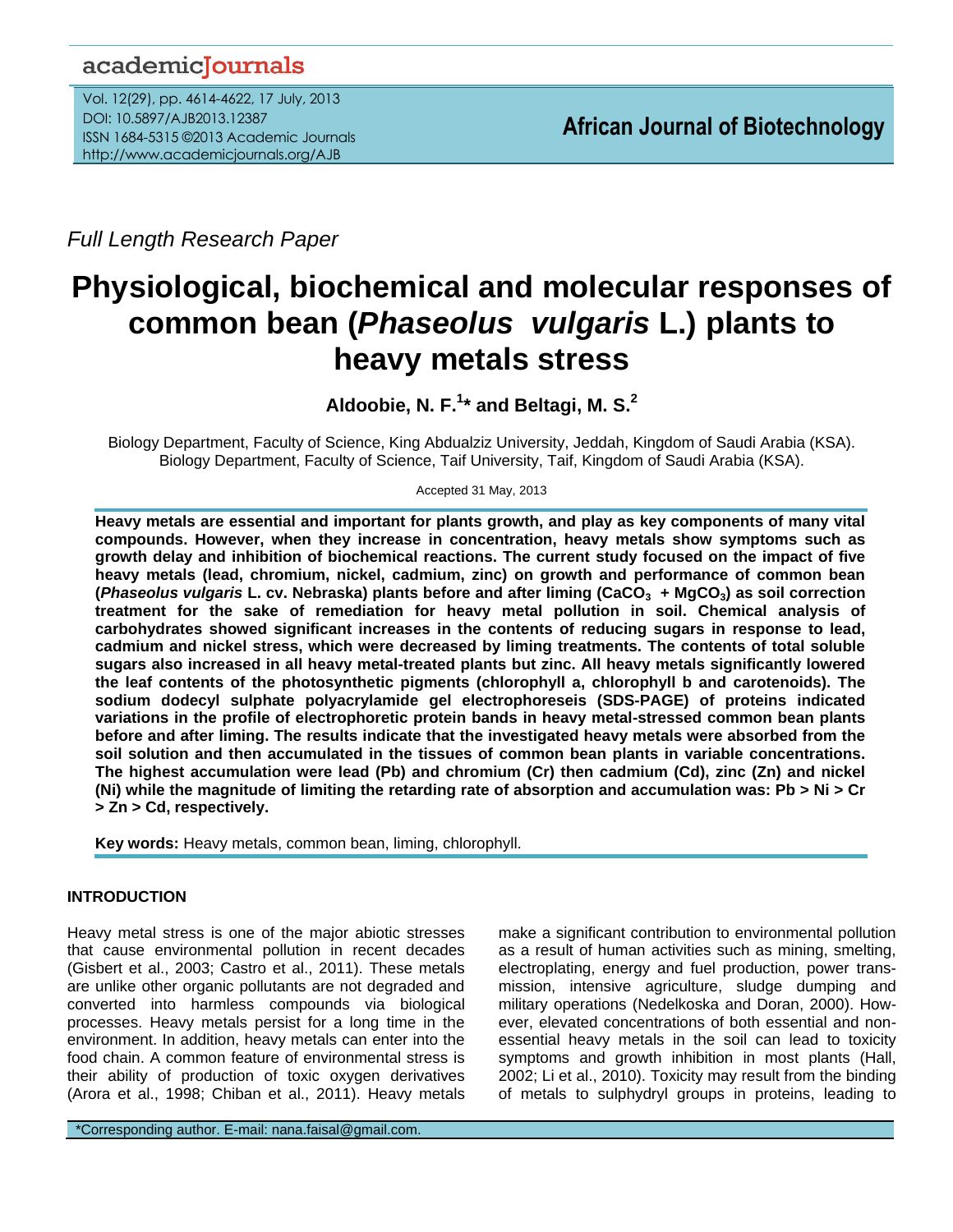inhibition of activity or disruption of structure, or from displacement of an essential element, resulting in deficiency effects (van Assche and Clíjsters, 1990; Capuana 2011). In addition, a heavy metal excess may stimulate the formation of free radicals and reactive oxygen species, perhaps resulting in oxidative stress (Dietz et al., 1999; Li et al., 2011). Detailed studies indicate that heavy metals have effects on chlorophyll content in plants. Heavy metals are known to interfere with chlorophyll synthesis either through direct inhibition of an enzymatic step or by inducing deficiency of an essential nutrient (van Assche and Clíjsters, 1990; Meers et al., 2010). The amount of chlorophyll was reduced in *Triticum aestivum* cv. Vergina grown on Cu-enriched soil (Lanaras et al., 1993), and in *Brassica oleracea* var. Botrytis cv. Heavy metals such as Cu and Zn are essential for normal plant growth and development since they are constituents of many enzymes and other proteins.

However, elevated concentrations of both essential and non-essential heavy metals in the soil can lead to toxicity symptoms and growth inhibition in most plants (Hall 2002; Dong et al., 2010). Living organisms require certain metals for their growth and metabolism and so, they have got an appropriate uptake mechanism for metals. Some plant species have capacity to grow in the metal contaminated soil and accumulate elevated amount of heavy metals as an ecophysiological adaptation in metaliferous soil. *Phaseolus vulgaris* has been reported to be a good accumulator of lead and cadmium (Garay et al., 2000; Cannino et al., 2009; Zhang et al., 2010).

The mechanisms involved in heavy metal tolerance may range from exclusion, inclusion and accumulation of heavy metals depending on the plant species (Kaushik et al., 2005). Distinct concentrations of metals induce different biochemical responses in plants. In sensitive plants, high concentration of these metals inhibits enzymes involved in photosynthetic reaction (Smirnoval et al., 2006). *Brassica juncea* (Indian mustard), a high biomass producing plant can accumulate lead, chromium, cadmium, copper, nickel, zinc, boron and selenium (Palmer et al., 2001; Akbaş et al., 2009). Even trace elements have been shown to have toxic effect on different plant traits such as leaf, stem, root flower etc. (Sivakumar et al., 2001). Copper causes injury at cellular level by the formation of free radicals. Cellular injury by this type of mechanism is well documented for copper as well as other metals (Gupta and Kalra, 2006).

Copper being one of the common heavy metals in industrial discharge of aeronautic, metal and metallurgy, and refinery industries shows toxic effects on plants and animals. Previously, the copper concentration in soil and water was usually lower than 5 mg/ml but it has increased during the last decade reaching occasionally 50 mg/ml because of heavy industrialization. Among the pollution-producing metals, lead is a widespread heavy metal in the environment and it is regarded as nonessential elements and have a long half-life which is extremely persistent in the environment (Salt et al., 1998),

with high toxicity and easily taken up by plants (Wua et al., 2003) and then enters the food chain, resulting in a serious health issue for animals and humans. Therefore, there is an increasing interest in effects of heavy metals on higher plants and their responses to excessive metal concentrations as stressors (Grant and Loake 2000; Zhang et al., 2010). This study examined the physiological and biochemical responses of common Bean (*Phaseolus vulgaris* L.) plants to heavy metals stress.

### **MATERIALS AND METHODS**

Seeds of *P. vulgaris* L. (cv. Nebraska) were obtained from the Ministry of Agriculture, Kingdom of Saudi Arabia (KSA). The seeds were surface sterilized for 20 min in 1% (v/v) sodium hypochlorite, and then washed several times with distilled water. The sterilized seeds were planted in plastic pots in sand and grit (1:1, v/v) at 27°C temperature. The pots were irrigated daily with 200 ml distilled water. To study the effect of heavy metals (lead, chromium, nickel, cadmium and zinc) on the growth and performance of bean plants before and after adding limestone (calcium carbonate + carbonate magnesium) the following experiment was done. Seeds were germinated at four weeks and then bean seeds were divided into four equal groups; A, B, C and D.

Group A was the control which was irrigated with distilled water throughout the period of the experiment. Group B was irrigated daily with a solution of limestone 0.2 ppm (a mixture of calcium carbonate added to magnesium carbonate by 1:4). Group C was divided into five groups with each of them containing three pots irrigated with a heavy metal salt solution, (lead, chromium, nickel, cadmium, zinc) and concentration 200 ppm and irrigated by 200 ml and next day was irrigated with water and vice versa till the end of the experiment. Group D was as group C but was previously treated with limestone (0.2ppm) instead of using water. After two weeks from heavy metal exposure, plant samples were collected, washed carefully with  $H_2O$ , blotted dry and separated into roots, stems and leaves. Leaf area was determined using a moving belt electronic planimeter (Delta. T. Devices, burwell, UK). Fresh weights of different parts were determined and then the same parts were dried in an air oven at 70°C to obtain dry weight.

#### **Measurements of photosynthetic pigments**

Photosynthetic pigments, viz, chlorophyll a, chlorophyll b and carotenoids were extracted and determined from expanded young leaves according to the method of Inskeep and Bloom (1998). Known fresh weight (about 0.1 g) of leaves were immersed in 10 ml N, N-dimethylformamide (DMF) and kept overnight at 4°C. After incubation, chlorophyll contents (Chl a and b) and total carotenoids were determined in the extract by UV-spectropho-tometer (LKB, UK). The absorbance of the solution was measured between 400 and 700-nm.

#### **Digestion and assessing of elements**

Dry samples of shoot or root were finely ground and assayed for mineral-ions contents according to the method described by Humphries (1956). Metal concentrations (μg gG1 DW) such as Fe, Mn, Mg and N were estimated by atomic absorption spectrometry and Ca, Na and K by flame photometry. The values were expressed as μg gG1 dry weight of root or leaf for each treatment. Electrolyte leakage was measured according to the method des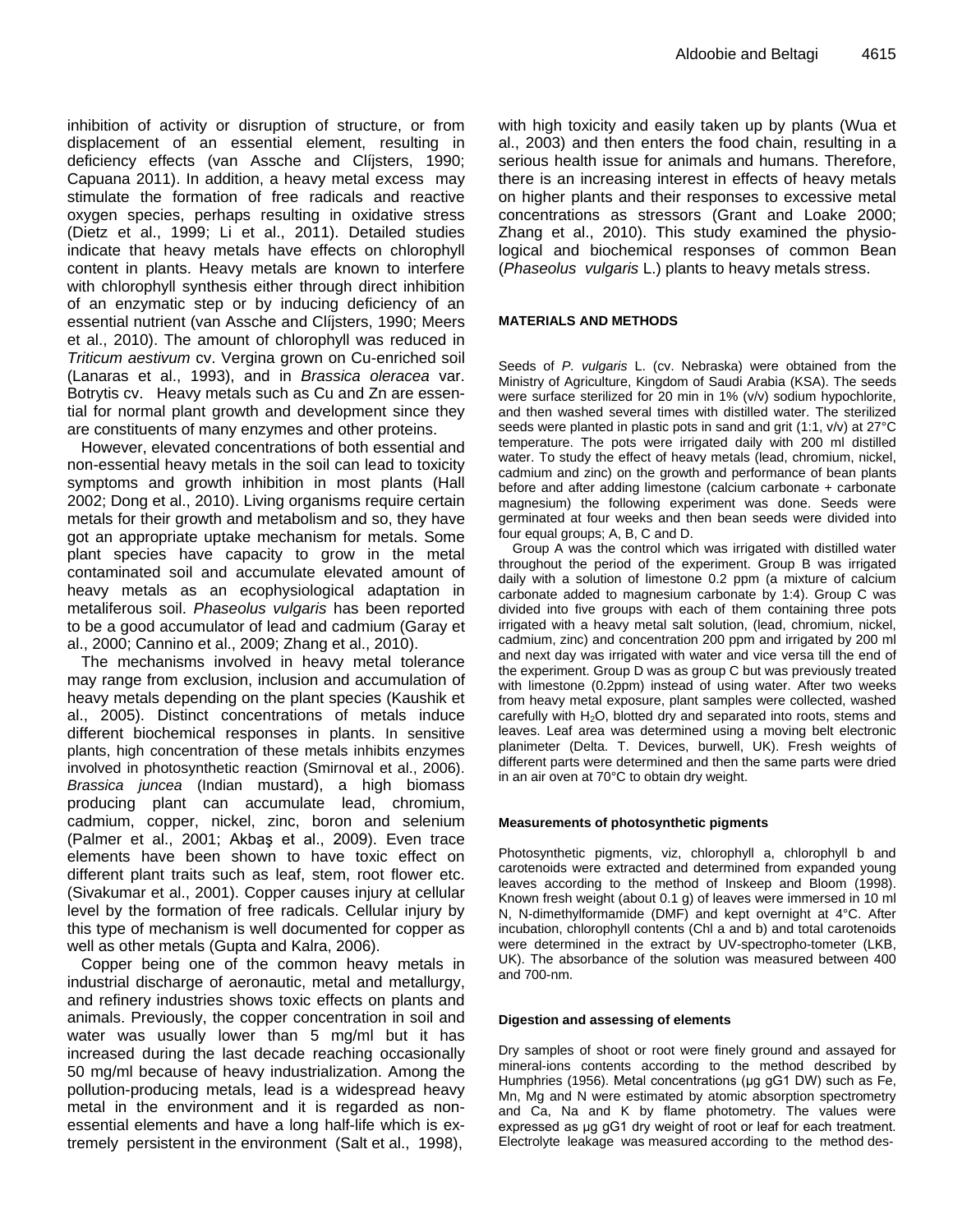cribed by Humphries (1956) (inductive coupled plasma for optical emission spectrometry, ICP-OES).

#### **Determination of carbohydrates**

Reducing sugars such as glucose and fructose and total soluble sugars as sucrose and many sugars as starch were used. Extracting sugars operation was performed by separation device centrifugation (3000 rev / min for 5 min) and then filtrate was used in estimating the reducing sugars and total sugars dissolved, the sludge remaining in the tube centrifuge transferred to a petri dish where it was used to estimate the starch after drying at temperature of  $80^{\circ}$ C.

#### **Determination of reducing sugars**

Estimated reducing sugars was measured according to the method of Naguib (1964). Addition of 1 ml of solution Nelson to a certain size (1 ml) of plant extract and encased pipe foil aluminum, and pipes were placed for 15 min in a water bath till boilling, then left to cool; 1 ml solution Erzinomolbydat was added then shaking pipe and left to stop the escalation of bubbles, then eased resulting color after adding a given volume of distilled water. Intensity absorption of extract at wavelength 650 nm been taken using a spectrophotometry.

#### **Determination of total sugars dissolved**

A given volume (1.5 ml) of the enzyme invertase (0.1%) was added to a given volume of 1.5 ml of filtrate and left at room temperature for 30 min. Then three tubes were prepared and placed in each tube (1 ml) of the filtrate (1 ml) of Nelson. Pipes were encased by aluminum paper and placed in a water bath for 15 min, then cooled in a cold water bath. Then 1 ml Erzinomolbydat was added, and then left aside until bubbles stop rising. The resulting color was eased by adding a given volume of distilled water, and the amount of reducing sugars (sucrose) calculated by subtracting the amount of reducing sugars from reading total sugars dissolved.

#### **Determination of numerous sugars (starch)**

The quantity of many sugars as (starch) were taken by taking a constant weight which is known as the remaining sludge which was dried to 0.01 g and then 0.2 ml of enzyme Aldeastaz  $(0.1\%) + (0.1$ ml) of acetate solution organizer was added. 3 ml of distilled water was added and the mixture was left at 28°C for 24 h and 1 ml of toluene was added and then the amount of starch in a given volume was estimated by taking the same steps listed earlier for the estimation of reducing sugars.

#### **Protein analysis by SDS-PAGE**

Total proteins of fresh leaves were analyzed by SDS-PAGE. Leaves were ground on liquid nitrogen in 0.2 M Tris pH 8, 2% (w/v) SDS, 10% sucrose and 1% BME. Proteins were separated by SDS-PAGE according to (Laemmli, 1970).

#### **Statistical analysis**

Differences in the plants' physiological parameters under heavy metal effects were compared using ANOVA with means separation by Duncan's test using SPSS 15 software at a significance level of

P*≤*0.05. Correlations between the metal concentrations and the physiological parameters were analyzed by a bivariate correlation test with Pearson correlation coefficient and a two-tailed test of significance using SPSS 15 software at significance levels of P*≤*0.05 and 0.001. ANOVA at 5% level of significance (p ≥ 0.5) and the separation of averages worth less significant difference LSD (Steel and Torrie, 1980).

# **RESULTS**

Soil and water are the fate of most chemical substances produced by humans, where most plants uptake all their macro and micronutrients essential for their growth and development. These nutrients exist in the soil in natural balance and acceptable levels. Excessive levels of essential elements lead to polluted soils and could possibly cause phytotoxicity to crop plants - that is the objective of the current research study.

# **Growth responses to heavy metals before and after liming**

The statistical data analyses of the results declared nonsignificant ( $P \ge 0.05$ ) variations in shoot and root lengths, shoot and root fresh weights, shoot and root dry weights, number of leaves of common bean plants before and after liming (Table 1); while the results were significant for the leaf fresh weight and the leaf area. The number of flowers was significantly reduced in response to heavy metal treatments only before liming. This indicates the high sensitivity of these developmental stages to heavy metal stress and liming treatment as well. Cadmium (Cd) was most inhibitory to leaves and flowers development and most responded to liming treatments (Table 1).

# **Chemical analysis of carbohydrates**

Chemical analysis of carbohydrates showed significant increases in the contents of reducing sugars in response to lead, cadmium and nickel stress, which were decreased by liming treatments (Figure 1). The contents of total soluble sugars also increased in all heavy metaltreated plants expect for zinc (Figure 2). Moreover, the contents of polysaccharides increased under all heavy metal stress, and then decreased by liming treatment in all heavy metal-treated plants except for lead-treated plants (Figure 3).

The contents of non-reducing sugars decreased in lead and cadmium-treated plants, while it increased in zinctreated plant (Figure 4). The contents of non-reducing sugars increased by liming except for zinc which equaled their contents in controlled plants (Figure 4). In general, the contents of total available sugars increased in all heavy metal-treated common bean plants except for lead. These increases were hindered by liming treatment in lead, chromium and zinc stressed plants.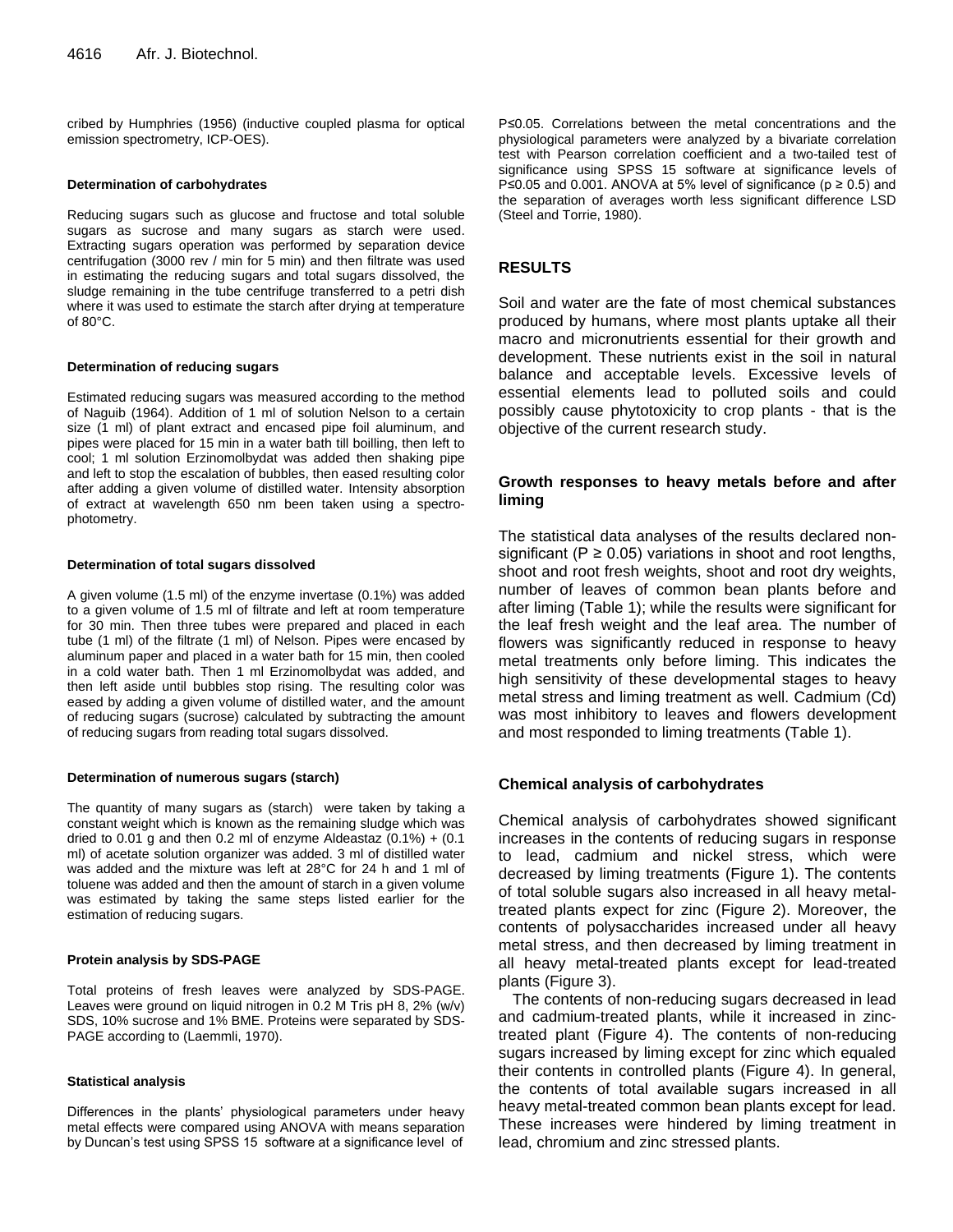| <b>Heavy metal</b>           | Root<br>length<br>(c <sub>m</sub> )<br>(before) | Root<br>length<br>(cm)<br>(after) | <b>Stem</b><br>length<br>(c <sub>m</sub> )<br>(before) | <b>Stem</b><br>length<br>(c <sub>m</sub> )<br>(after) | <b>Number</b><br>οf<br>leaves<br>(before) | <b>Number</b><br>οf<br>leaves<br>(after) | <b>Number</b><br>οf<br>flowers<br>(before) | <b>Number</b><br><b>of</b><br>flowers<br>(after) | Wet<br>weight of<br>root in a<br>(before) | Wet<br>weight of<br>root in q<br>(after) | Dry weight<br>of root<br>in g<br>(before) | Area of<br>leaves cm <sup>2</sup><br>(after) |
|------------------------------|-------------------------------------------------|-----------------------------------|--------------------------------------------------------|-------------------------------------------------------|-------------------------------------------|------------------------------------------|--------------------------------------------|--------------------------------------------------|-------------------------------------------|------------------------------------------|-------------------------------------------|----------------------------------------------|
| <b>Pb</b>                    | $23.67 \pm 3.84$                                | $19.00 \pm 1.52$                  | $23.33 \pm 1.20$                                       | $24.33 \pm 1.85$                                      | $3.00+0.57$                               | $3.33 \pm 0.33$                          | $0.67 + 0.67$                              | $.67 + 1.20$                                     | $0.217 \pm 0.07$                          | $0.310\pm0.02$                           | $0.127 \pm 0.04$                          | $47.41 \pm 9.98$                             |
| Cr                           | $22.00 \pm 5.03$                                | $24.00 + 6.50$                    | $22.00 \pm 1.52$                                       | $24.00 \pm 1.52$                                      | $2.33 \pm 0.33$                           | $3.00+0.57$                              | $0.33 \pm 0.33$                            | $.67 + 1.20$                                     | $0.340 \pm 0.01$                          | $0.303 \pm 0.07$                         | $0.100+0.02$                              | 27.15±1.39                                   |
| Ni                           | $19.00 + 5.13$                                  | $16.00 + 2.88$                    | $21.33 + 3.17$                                         | $25.33 + 5.17$                                        | $3.33 \pm 0.88$                           | $3.67 \pm 0.88$                          | $0.67 + 0.33$                              | $3.33 \pm 1.66$                                  | $0.417+0.17$                              | $0.453 \pm 0.13$                         | $0.120 \pm 0.04$                          | $33.70 \pm 1.91$                             |
| Cd                           | $15.66 \pm 0.88$                                | $21.33 \pm 5.92$                  | $21.00 \pm 1.52$                                       | $22.33 \pm 3.17$                                      | $2.67 \pm 0.33$                           | $2.67 \pm 0.33$                          | $0.00 + 0.00$                              | $0.67 + 0.88$                                    | $0.336 \pm 0.05$                          | $0.423 \pm 0.16$                         | $0.196 \pm 0.01$                          | 28.16±3.87                                   |
| Zn                           | $19.33 + 2.84$                                  | $22.00 \pm 3.05$                  | $24.67 + 2.91$                                         | $26.00 \pm 2.08$                                      | $3.67 \pm 0.66$                           | $3.67 \pm 0.66$                          | $0.67 + 0.33$                              | $4.67 \pm 1.45$                                  | $0.630+0.13$                              | $0.340 + 0.03$                           | $0.227 + 0.01$                            | $52.10 \pm 3.66$                             |
| Control                      | $20.33 \pm 3.71$                                | $21.00 + 3.21$                    | $23.67 + 2.02$                                         | $22.33 + 2.33$                                        | $4.00 \pm 0.57$                           | $4.00 \pm 1.15$                          | $3.66 + 0.88$                              | $3.33 \pm 1.76$                                  | $0.483+0.16$                              | $0.293 \pm 0.03$                         | $0.180+0.06$                              | $40.41 \pm 3.37$                             |
| <b>LSD</b><br>$(P \ge 0.05)$ | 5.22                                            | 5.11                              | 2.91                                                   | 3.98                                                  | 1.86                                      | 57. ا                                    | 2.11                                       | 2.82                                             | 1.64                                      | 0.161                                    | 0.136                                     | 6.51                                         |
| Significance                 | <b>NS</b>                                       | <b>NS</b>                         | <b>NS</b>                                              | <b>NS</b>                                             | <b>NS</b>                                 | <b>NS</b>                                | $***$                                      | ΝS                                               | <b>NS</b>                                 | <b>NS</b>                                | <b>NS</b>                                 |                                              |

Table 1. The impact of heavy metal stress measurements vegetative and reproductive growth of a Beans plant before and after adding limestone each value represents the average 3 replicates ± standard error coefficient.

\*\*, Highly significant; \*, significant; NS, non-significant.

#### **Table 1.** Contd.

| Heavy metal          | Dry weight of<br>root in q<br>(after) | Wet weight<br>of stem in q<br>(before) | Wet weight of<br>stem in g<br>(after) | Dry weight of<br>stem in q<br>(before) | Dry weight of<br>stem in g<br>(after) | Wet weight of<br>leaves in g<br>(before) | Wet weight of<br>leaves in q<br>(after) | Areas of leaves<br>cm <sup>2</sup><br>(before) |
|----------------------|---------------------------------------|----------------------------------------|---------------------------------------|----------------------------------------|---------------------------------------|------------------------------------------|-----------------------------------------|------------------------------------------------|
| <b>Pb</b>            | $0.180 + 0.01$                        | $3.851 \pm 0.02$                       | $5.58 \pm 0.96$                       | $0.380+0.17$                           | $0.627 \pm 0.16$                      | 1.81±0.54                                | $3.02 \pm 0.63$                         | $17.74 \pm 3.73$                               |
| Cr                   | $0.177 \pm 0.02$                      | $3.750 \pm 0.96$                       | $4.24 \pm 1.12$                       | $0.527 \pm 0.14$                       | $0.560 \pm 0.26$                      | $1.17 \pm 0.27$                          | $2.65 \pm 0.19$                         | $14.46 \pm 2.14$                               |
| Ni                   | $0.240 \pm 0.08$                      | $4.041 \pm 0.66$                       | $10.01 \pm 5.81$                      | $0.617 \pm 0.18$                       | $0.987 + 0.93$                        | $0.416 \pm 0.08$                         | $3.18 \pm 0.61$                         | $5.328 \pm 1.84$                               |
| Cd                   | $0.203 \pm 0.04$                      | $3.37 \pm 0.57$                        | $4.09 \pm 1.31$                       | $0.500 \pm 0.02$                       | $0.673 \pm 0.15$                      | 1.103±0.22                               | $2.58 + 0.27$                           | $5.328 \pm 1.84$                               |
| Zn                   | $0.193 \pm 0.06$                      | $4.03 \pm 0.71$                        | $8.51 \pm 1.13$                       | $0.850+0.41$                           | $0.847 \pm 0.22$                      | $1.41 \pm 0.09$                          | $5.31 \pm 0.37$                         | 13.90±0.91                                     |
| Control              | $0.167 \pm 0.03$                      | $5.42 \pm 2.29$                        | $5.86 \pm 2.16$                       | $0.870 \pm 0.26$                       | $0.677 \pm 0.19$                      | 1.34±0.13                                | $4.63 \pm 0.38$                         | $12.58 \pm 0.89$                               |
| LSD ( $P\geq 0.05$ ) | 0.089                                 | 1.77                                   | 6.16                                  | 0.499                                  | 4.42                                  | 0.380                                    | 1.11                                    | 4.14                                           |
| Significance         | NS.                                   | <b>NS</b>                              | <b>NS</b>                             | <b>NS</b>                              | ΝS                                    |                                          | $\star$                                 |                                                |

\*\*, Highly significant; \*, significant; NS, non-significant.

# **Determination of chlorophylls content**

All heavy metals (lead, chromium, nickel, cadmium, zinc) significantly lowered the leaf contents of the photosynthetic pigments (chlorophyll a, chlorophyll b and carotenoids). Chlorophyll a showed high sensitivity to lead, nickel, zinc and then cadmium, but low sensitivity to chro-mium. Chlorophyll b was less sensitive to heavy metal stress, but more sensitive to nickel (Table 2).

Carotenoid contents were severely decreased by lead, but fairly affected by chromium. As an interesting result, compared to the controlled plants, the results of pigment analysis in common bean leaves were non-significant under liming (Table 2).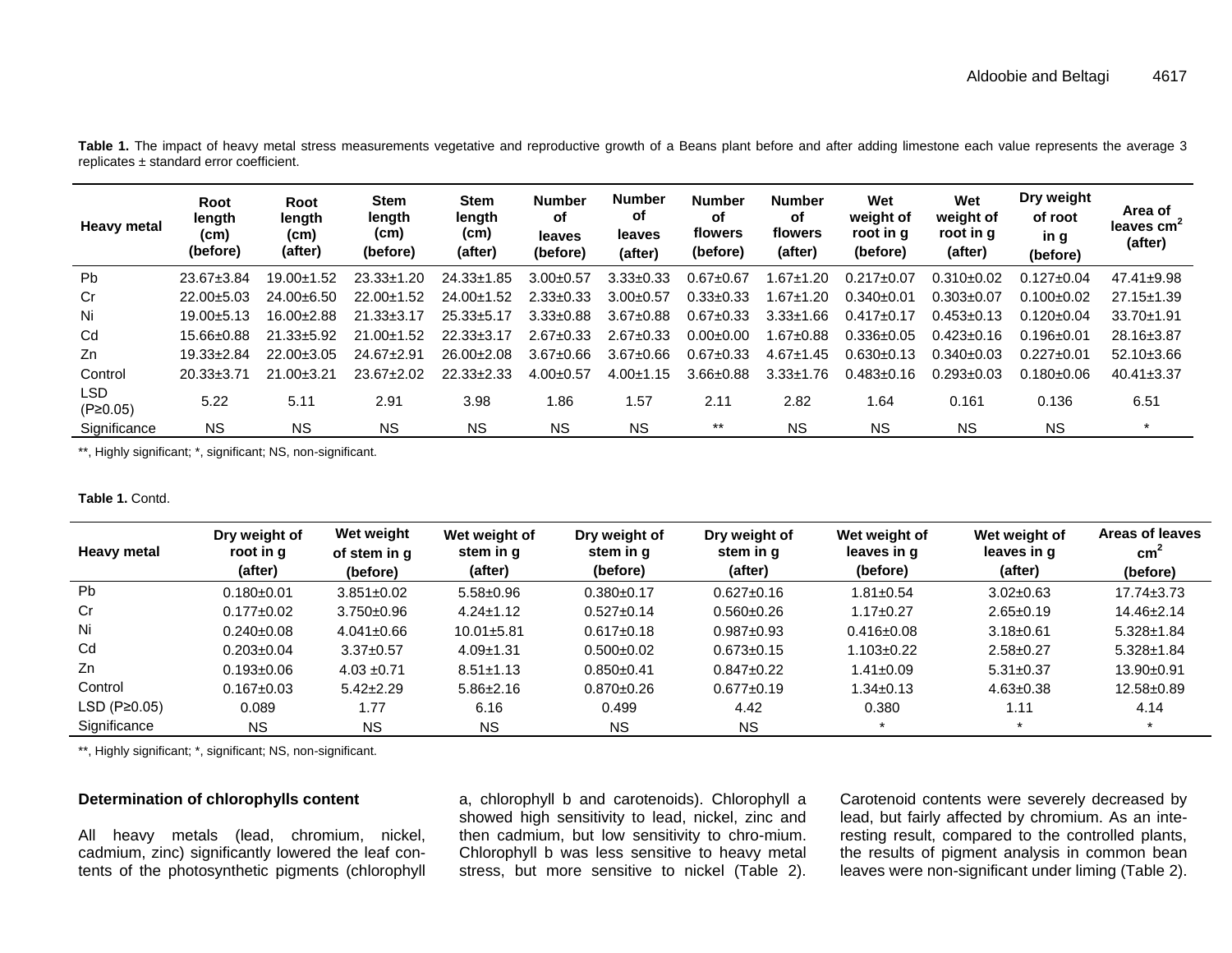

**Figure 1.** Effect of heavy metals on reducing sugars before and after)addition of limestone.



**Figure 2.** Effect of heavy metals on total dissolved sugars before and afteraddition of limestone.

The SDS-PAGE of proteins indicated both quantitative variations in the profile of electro- phoretic protein bands in heavy metal-stressed common bean plants before and after liming. The total number of protein bands and the band intensity (band %) increasedin all plants after liming. Moreover, liming treatments restored the synthesis of six protein polypeptides of molecular weights 295, 97, 84, 47, 30 and 23 KDa. Chromium and nickel stress induced a 71 KDa protein which was not restored by liming; while the synthesis of a 20 KDa protein in nickel and cadmium treated plants was completely inhibited by soil liming (Figure 5). In conclusion, the results indicate that the investigated heavy metals were

absorbed from the soil solution, and then accumulated in the tissues of common bean plants in variable concentrations. The highest in accumulation were lead (Pb) and chromium (Cr) then cadmium (Cd), zinc and nickel (Ni) in the order: Pb > Cr > Cd > Zn > Ni; while the magnitude of liming in retarding the rate of absorption and accumulation was in the order:  $Pb > Ni > Cr > Zn >$ Cd (Figure 6).

# **DISCUSSION**

Heavy metals are essential and important for normal growth and development of plants being an essential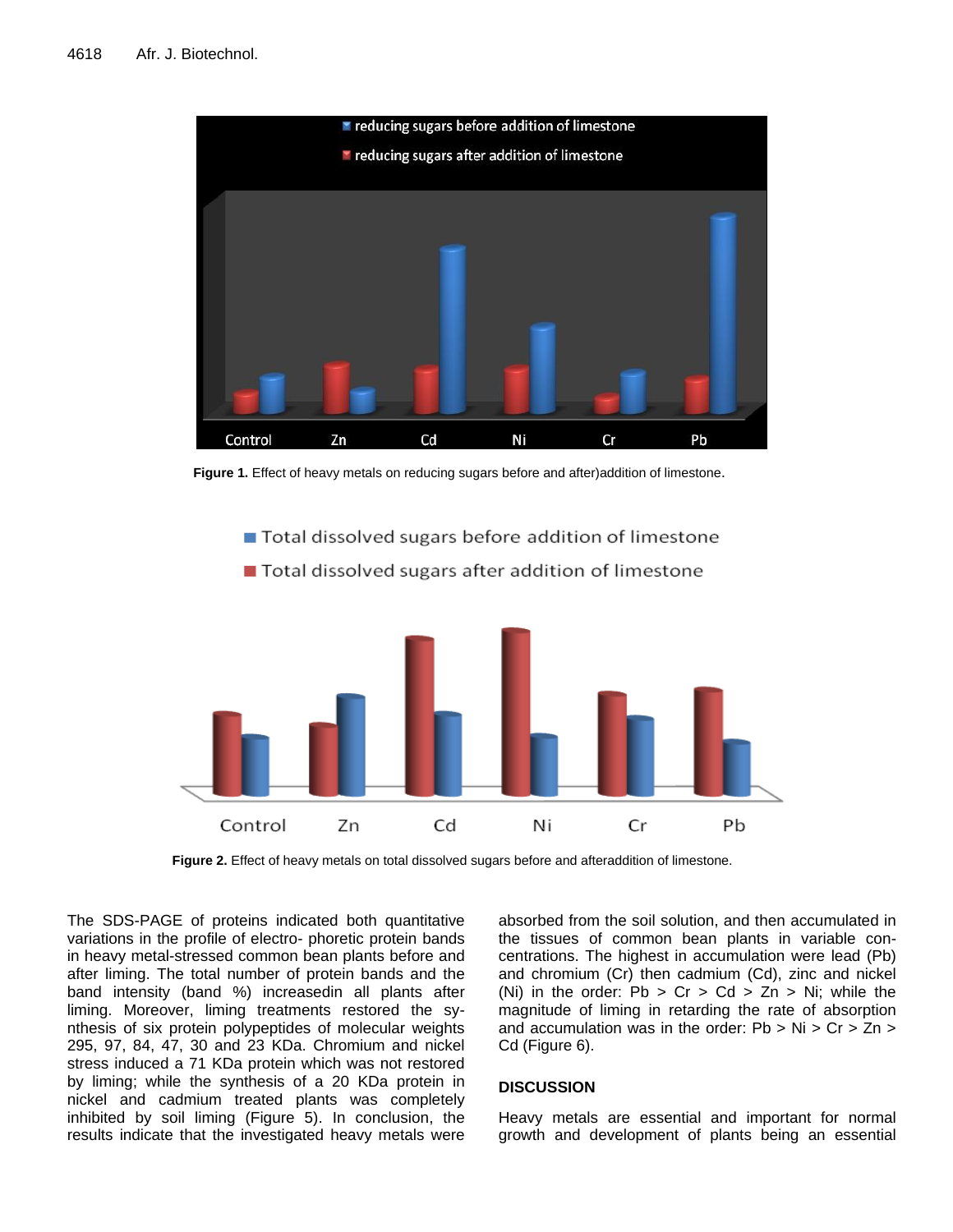





**Figure 3.** Effect of heavy metals on total available sugars before and after addition of limestone.

Non-reducing sugars before addition of limestone

Non-reducing sugars after addition of limestone



**Figure 4.** Effect of heavy metals on non-reducing sugars before and after addition of limestone.

component of many enzymes and proteins. On the other hand, it has been found that increasing heavy metals concentrations have led to the emergence of symptoms of poisoning such as inhibiting plant growth (Hall, 2002). Plants vary in their ability to absorb and accumulate minerals from the soil solution. Gülser and Erdogan (2008) found that low soil content of heavy metals, lead to a significant increase in the activity of enzymes. Several studies demonstrated that heavy metals can function as stressor, causing some physiological constrains that decrease plant vigor and inhibit plant growth (Schutzendubel et al., 2001). In this study, phototoxic symptom such as reducing number of flowers leaf fresh weight and area was observed as result of heavy metal treatment, and leaf water content were among the most sensitive responses to heavy metal exposure and faster than most of the otherphysiological reactions analyzed (Table 1). Ouzounidou et al. (1998)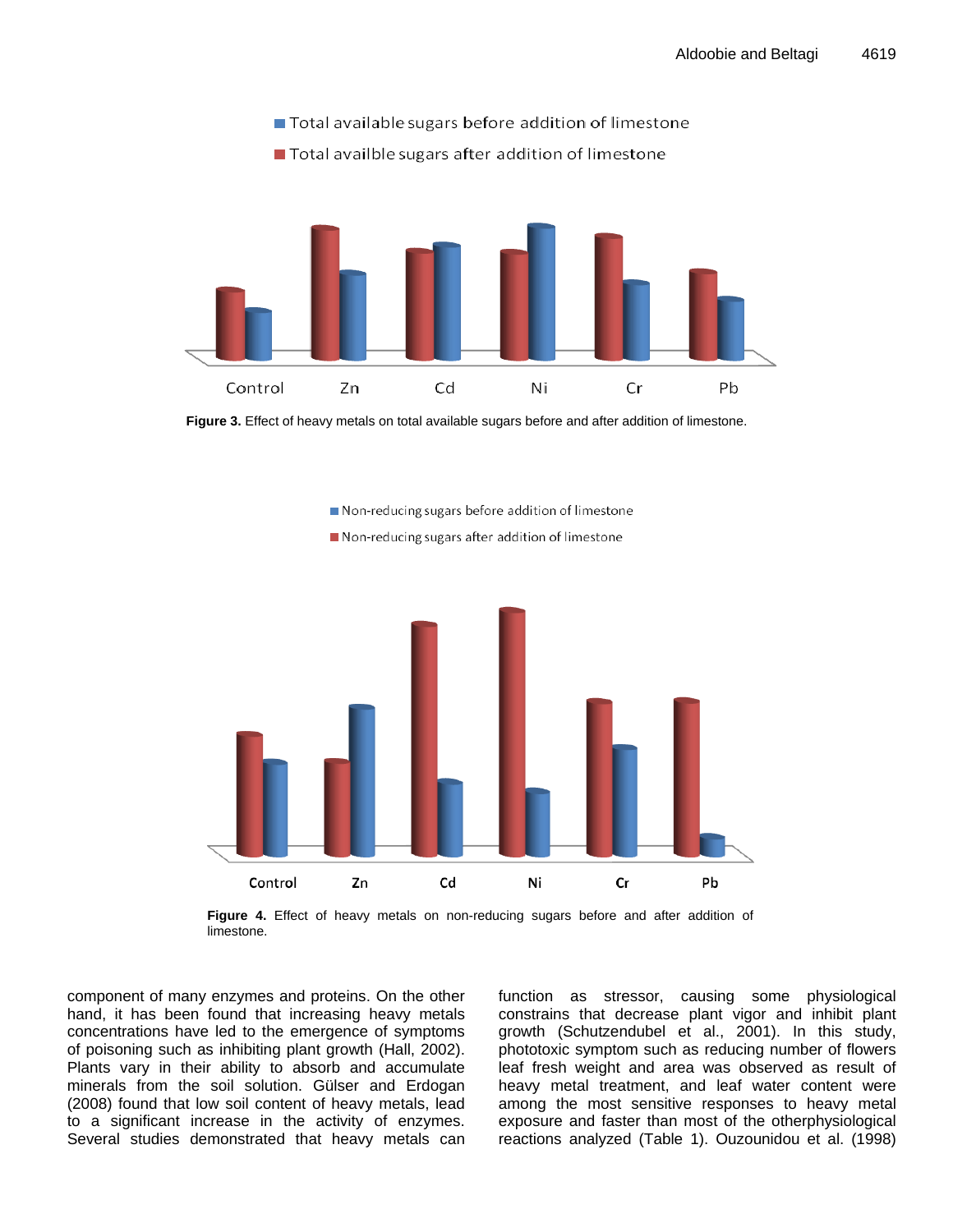| Heavy<br>metal    | (before)         | (after)          | Chlorophyll a Chlorophyll a Chlorophyll b Chlorophyll b<br>(before) | (after)          | <b>Carotene</b><br>(before) | Carotene<br>(after) | Chlorophyll a/<br>chlorophyll b<br>(before) | Chlorophyll a/<br>chlorophyll b<br>(after) | <b>Total contents</b><br>of pigments<br>(before) | Total contents<br>of pigments<br>(after) |
|-------------------|------------------|------------------|---------------------------------------------------------------------|------------------|-----------------------------|---------------------|---------------------------------------------|--------------------------------------------|--------------------------------------------------|------------------------------------------|
| Pb.               | 1.493±0.39       | $.499 \pm 0.14$  | $0.509 \pm 0.12$                                                    | $0.499 + 0.06$   | $0.418 \pm 0.13$            | $0.435 \pm 0.08$    | 2.827                                       | 3.004                                      | $2.366 \pm 0.64$                                 | $2.433 \pm 0.28$                         |
| Cr                | $2.072 \pm 0.14$ | 1.56±0.24        | $0.58 + 0.06$                                                       | $0.485 \pm 0.10$ | $0.805 \pm 0.05$            | $0.755 \pm 0.07$    | 3.572                                       | 3.216                                      | $3.457 \pm 0.25$                                 | $2.8 \pm 0.41$                           |
| Ni                | 1.405±0.29       | $1.06 \pm 0.16$  | $0.464 \pm 0.108$                                                   | 0.337±0.06       | $0.552 \pm 0.12$            | $0.424 + 0.05$      | 3.028                                       | 3.157                                      | $2.421 \pm 0.51$                                 | $1.825 \pm 0.27$                         |
| Cd                | $1.717 \pm 0.08$ | $0.921 \pm 0.18$ | $0.558 \pm 0.02$                                                    | $0.256 \pm 0.07$ | $0.654 \pm 0.03$            | $0.354 \pm 0.06$    | 3.077                                       | 3.597                                      | $2.929 \pm 0.13$                                 | $1.531 \pm 0.31$                         |
| Zn                | $1.23 \pm 0.04$  | 1.272±0.05       | $0.526 \pm 0.03$                                                    | $0.404 \pm 0.02$ | $0.588 + 0.02$              | $0.499 \pm 0.02$    | 2.752                                       | 3.148                                      | $2.562 \pm 0.09$                                 | $2.175 \pm 0.09$                         |
| Control           | $2.497 \pm 0.24$ | $.454 \pm 0.22$  | $0.796 \pm 0.107$                                                   | $0.612 \pm 0.12$ | $0.914 \pm 0.07$            | $0.705 \pm 0.09$    | 3.136                                       | 2.375                                      | $4.207 \pm 0.41$                                 | $2.771 \pm 0.43$                         |
| $LSD(P\geq 0.05)$ | 0.794            | 0.364            | 0.288                                                               | 0.167            | 0.361                       | 0.259               | 0.112                                       | 0.873                                      | 0.801                                            | 0.718                                    |
| Significance      | <b>NS</b>        |                  | NS                                                                  |                  | <b>NS</b>                   |                     |                                             |                                            | $\star$                                          |                                          |

Table 2. Effect of heavy metal content (mg/g wet weight) pigments construction on photosynthesis (chlorophyll a, chlorophyll b, carotene) in beans plant before and after adding limestone.

Each value represents the average of 3 replicates  $\pm$  standard error coefficient.

suggested that the inhibitory action of heavy metals on root length, shoot height and leaf area seems principally to be due to chromosomal aberrations and abnormal cell divisions and may also be correlated with the metal-induced inhibition of photosynthetic process and the respiration in the shoot system and protein synthesis in the root, or due to the reduction in cell proliferation and growth (Maria and Tadeusz, 2005). In this study, heavy metals were absorbed from soil solutions and then accumulated within common beans plant tissues in varying ratio and highest accumulation was for lead, chromium, zinc and nickel, respectively. The efficiency of limestone in reducing the rate of accumulation was as follows: lead, nickel, chromium, zinc and cadmium, respectively. As is clear from the results of this research, limestone resulted in an increase in protein bands of the protein profile as well as an increase in the optical density of proteins that is, the ability to resynthesize proteins affected by the negative impact of heavy metal stresses. The above mentioned data agreed with those of Kiekens (1983) who found that, the presence of some cations (positive ions) in the soil solution

such as  $Ca^{2+}$  and  $Mg^{2+}$  compete with cations of heavy metals efficiently and prevent It from adhering with plasma of plant tissues and subsequently their accumulation decrease. On the other hand, the addition of limestone to the soil works to reduce soil acidity and increase alkalinity and high pH of the soil solution and thus make heavy metals in the form that they are nonavailable for absorption in the root and accumulation within plant tissues (McGrath et al., 1988). The contents of total available sugars increased in all heavy metal-treated common bean plants except for lead. These increases were hindered by liming treatment in lead, chromium and zinc stressed plants. Soluble sugar, is an important constituent manufactured during photosynthesis and breakdown during respiration by plants. All metals have decreased the content with increasing concentration as reported in agricultural crops (Hemalatha et al., 1997; [Rascio](http://www.ncbi.nlm.nih.gov/pubmed?term=%22Rascio%20N%22%5BAuthor%5D) and [Navari-Izzo,](http://www.ncbi.nlm.nih.gov/pubmed?term=%22Navari-Izzo%20F%22%5BAuthor%5D) 2011). Such inhibition of photosynthesis in higher plants by heavy metals has been reported (Bazzaz et al., 1975). The low sugar levels may be due to lowered synthesis or diversion of the metabolites

to other synthesis processes. The decrease of chlorophylls contents as observed in this study showed high sensitivity to lead, nickel, zinc then cadmium, but low sensitivity to chromium. Chlorophyll b was less sensitive to heavy metal stress, but more sensitive to nickel (Table 2) and this agrees with the results of Appenroth et al. (2010). Carotenoid contents were severely decreased by lead, but fairly affected by chromium. As an interesting result, compared to the controlled plants, the results of pigment analysis in common bean leaves were nonsignificant under liming. Somashekaraiah (1992) found that the treatment of bean seeds with different concentrations of cadmium led to reduced levels of chlorophyll and iron in plants, and this contributed to the inhibition of its biosynthesis (Fabrizo et al., 2003). Proteins are important constituents of the cell that are easily damage in environmental stress condition (Prasad, 1996; Wu et al., 2010). Hence, any change in these compounds can be considered as an important indicator of oxidative stress in plants. The results of this study show variable changes in insoluble protein content in different metal treat-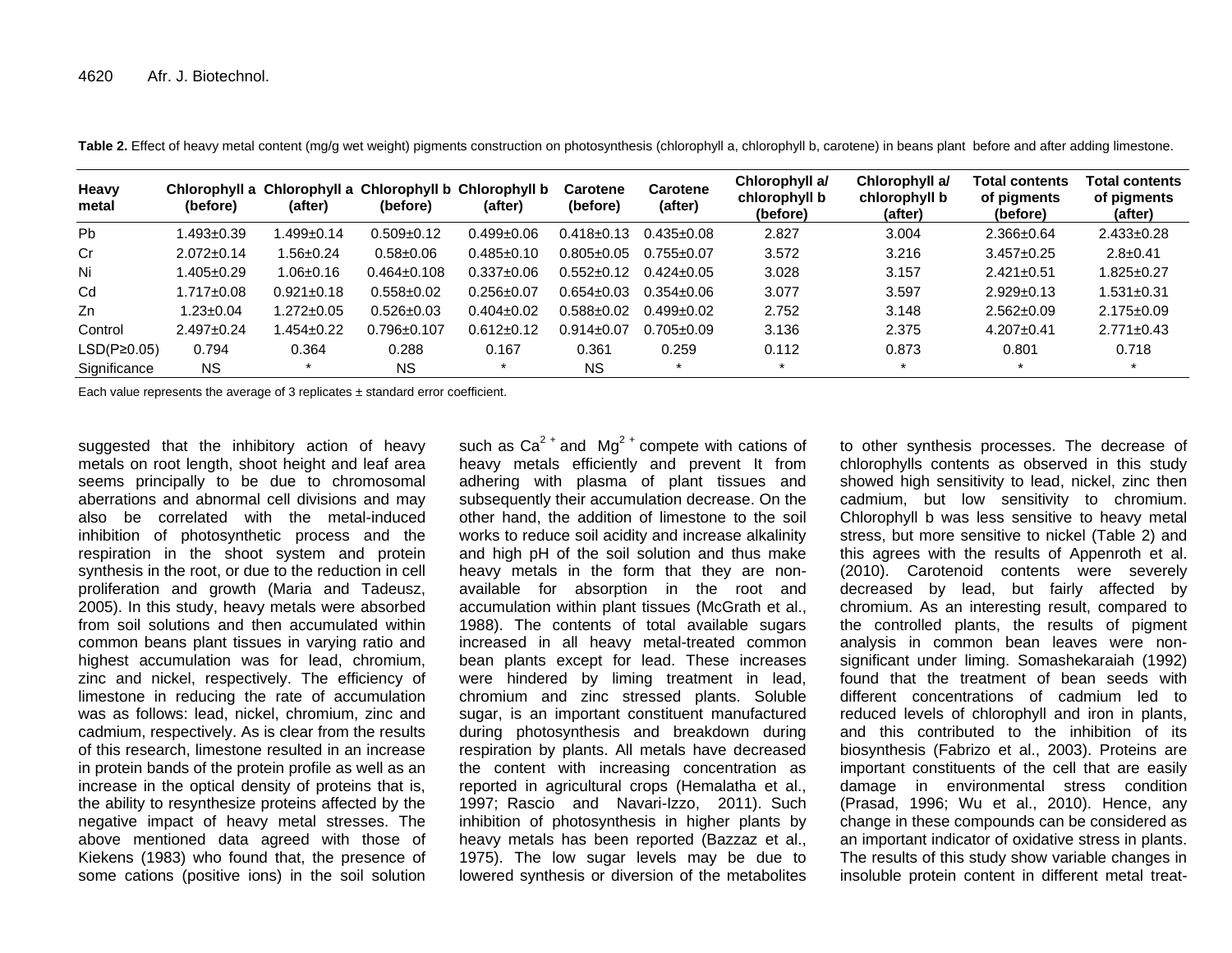

**Figure 5.** (Figure 5. SDS-PAGE of total protein of common bean. **A** , Lane 1, broad range marker; lane 2, control; lanes 2, 3, 4, 5 and 6 are heavy metals (Pb, Cr, Ni, Cd and Zn respectively) before liming. **B**, Lane 1, broad range marker; lane 2, control; lanes 2,3,4 ,5 and 6 are heavy metals (Pb, Cr, Ni, Cd and Zn respectively) after liming.



**Figure 6.** Heavy metal content (mg/L) in tissues of common bean, before and after the addition of limestone.

ments that might reflect different levels of antioxidant defense. The increase in total soluble protein content under heavy metal stress may be related to the induced synthesis of stress proteins such as enzymes involved in Krebs cycle, glutathione and phytochelatin biosynthesis and some heat shock proteins (Mishra et al., 2006). Based on the results and physiological and biochemical

responses of beans plants to stresses of heavy metals in the study, it is recommended that limestone be used in some heavy metals polluted agricultural soils to maintain crop productivity and the overall health of humans and animals. It is worth to mention that limestone natural ingredients is environmentally safe, cheap, and added to some agricultural soils routinely to correct some of their